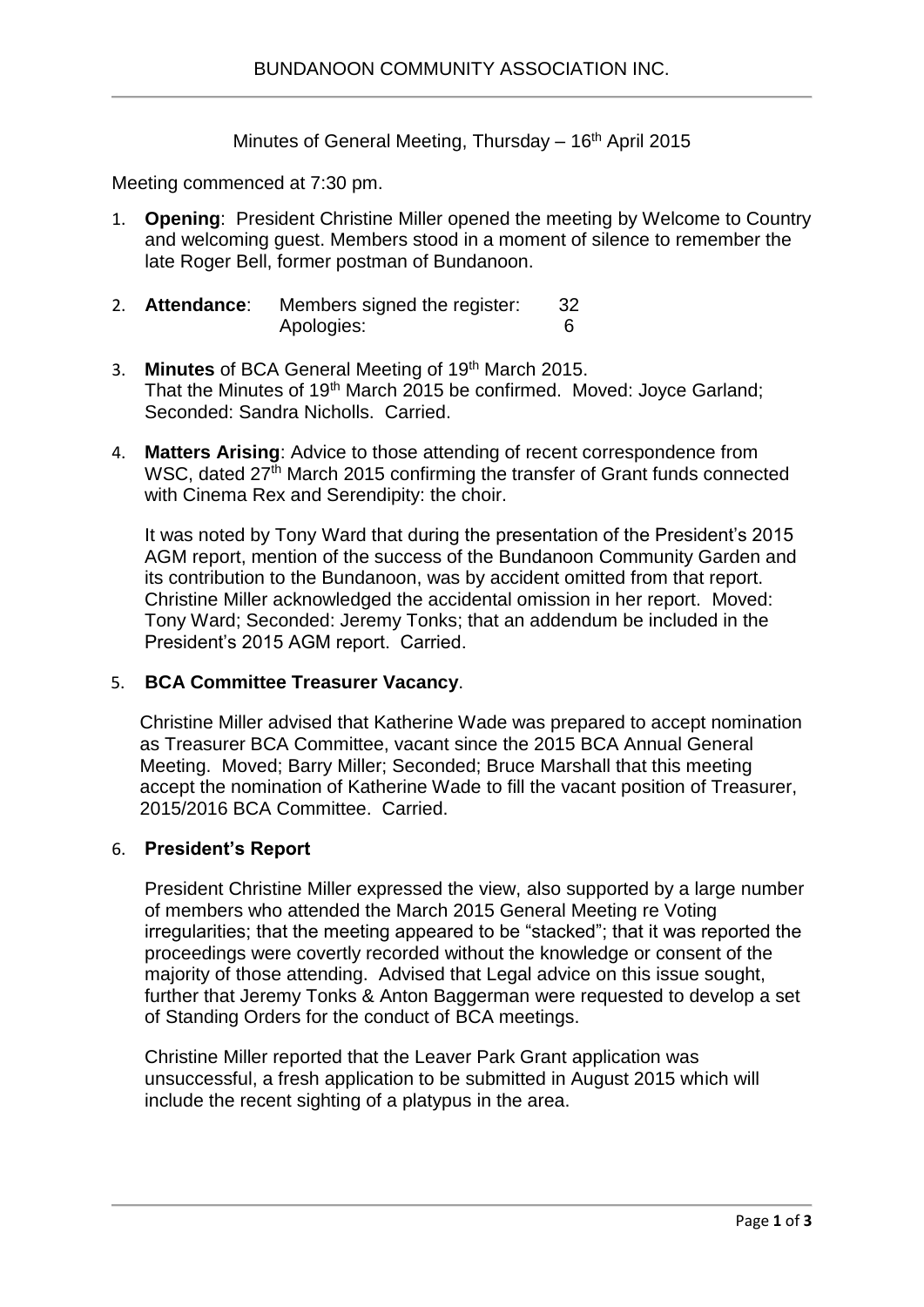Conferred recently with Frank Purger of WSC regarding railway bridges, advised of ARTC proposal to re-furbish the bridges with new materials.

By invitation, Harvey Grennan addressed the meeting regarding the proposal to introduce an electronic email form newsletter to promote public events within the Bundanoon area. He issued an invitation for members to contribute their ideas re the name of the newsletter.

Christine Miller advised the meeting that the Deed of Release with Serendipity; the choir was nearing completion.

Advised WSC had released the Plan of Management for the Bundanoon Park and Jordan's Crossing area; the plan outlines an off-leash dog area; upgrading of existing bike track; the evaluation of additional sporting activities, but will not include a recreational BMX track. Joshua Patterson of WSC extended his thanks to all contributors who expressed a very diverse range of options.

Greg Slater, by invitation, advised Arts Bundanoon Sub Committee had resolved to change the name of "Piano at 10" to be "Music at 10" which reflects the diversity of performances.

President Christine Miller announced Roger Woodward had accepted an invitation to perform at the Hall. In addition he will be conducting Master Classes for  $7$  & 8 grade music students on  $10<sup>th</sup>$  July. Tickets to the Master Classes available at \$15.00. The 11<sup>th</sup> July performance will be announced publicly in the June 2015 Imag publication. Ticket will be limited, and restricted to 4 tickets per purchaser. Bundanoon residents wanting to attend will be given priority. Tickets available mid-June, 2015.

Hall Think Tank. Christine acknowledged the work of Brian, Jennie & Patrick in preparing a set of recommendations to upgrade the Hall lighting and equipment. Sub Committees and regularly Hirers nominees, will be trained; other users will be required to hire the services of trained operators. Improvements include additional lighting on stage and front of Hall.

Bundanoon Public School request for community input. Christine Miller advised this request was formulated in the recent MailChimp email and requested BCA Member input.

Winterfest. Advised Lisa unable to attend this meeting. Flyers available.

Development Application to WSC re proposed Servo. Christine Miller & Danien Beets had inspected the proposal and made submissions re the Servo entrance; removal of trees; size and position of driveway awning. The new development may require Village residents to refresh the "water bottle free" campaign.

Ellsmore Road, condition of road surface. Councillor Scandrett pushing to have WSC improve this thoroughfare with a more permanent surface.